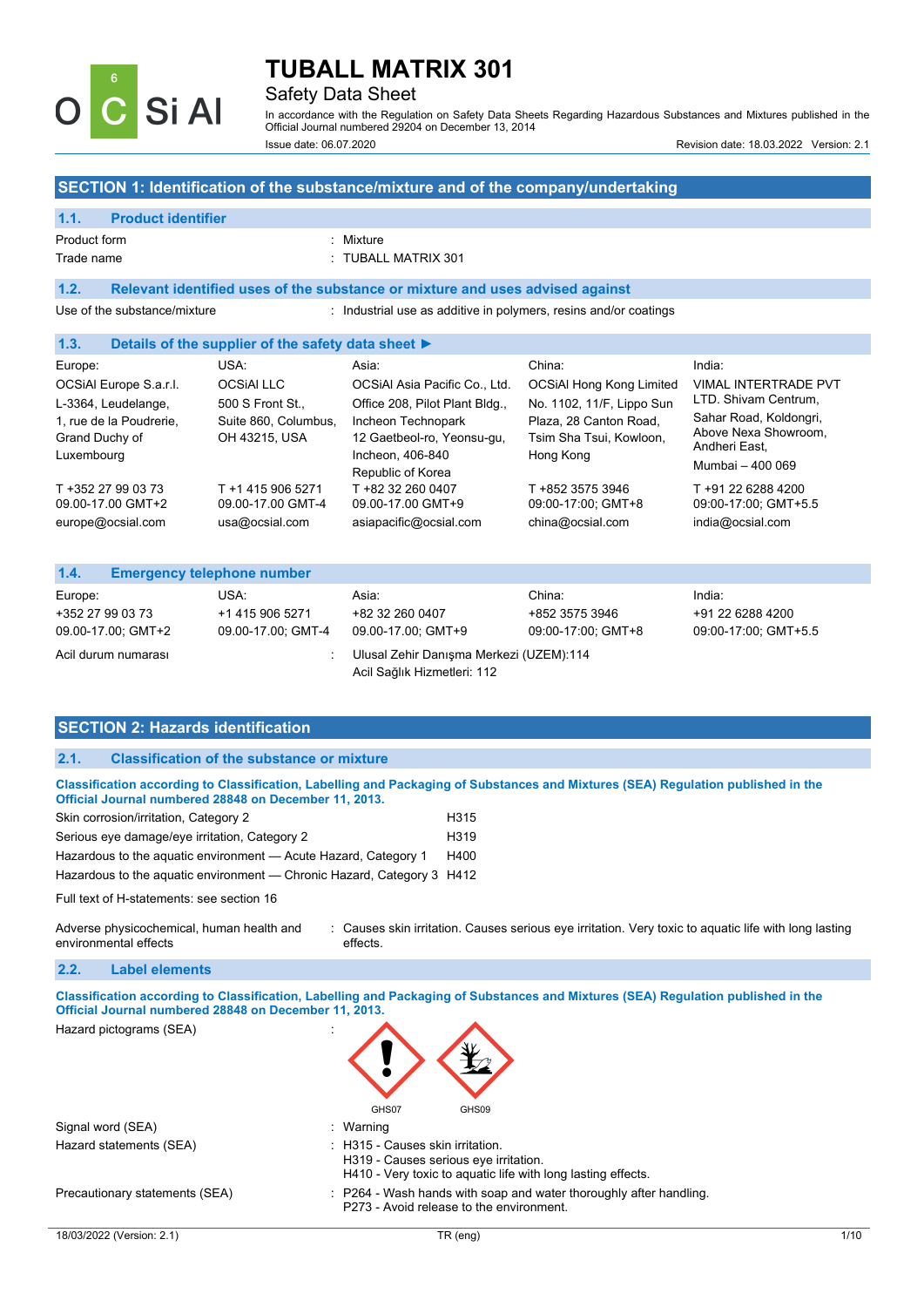

### Safety Data Sheet

In accordance with the Regulation on Safety Data Sheets Regarding Hazardous Substances and Mixtures published in the Official Journal numbered 29204 on December 13, 2014

| P280 - Wear eye protection, protective clothing, protective gloves.                                                                                                   |
|-----------------------------------------------------------------------------------------------------------------------------------------------------------------------|
| P302+P352 - IF ON SKIN: Wash with plenty of water/                                                                                                                    |
| P305+P351+P338 - IF IN EYES: Rinse cautiously with water for several minutes. Remove                                                                                  |
| contact lenses, if present and easy to do. Continue rinsing.                                                                                                          |
| P321 - Specific treatment (see on this label).                                                                                                                        |
| P332+P313 - If skin irritation occurs: Get medical advice/attention.                                                                                                  |
| P337+P313 - If eye irritation persists: Get medical advice/attention.                                                                                                 |
| P391 - Collect spillage.                                                                                                                                              |
| P501 - Dispose of contents/container to hazardous or special waste collection point, in<br>accordance with local, regional, national and/or international regulation. |
|                                                                                                                                                                       |

### **2.3. Other hazards**

#### **Other hazards not contributing to the classification**

No additional information available

### **SECTION 3: Composition/information on ingredients**

### **3.1. Substances**

### Not applicable

#### **3.2. Mixtures**

| <b>Name</b>                                                       | <b>Product identifier</b> | $\frac{0}{0}$ | <b>Classification according to</b><br><b>Classification, Labelling and</b><br><b>Packaging of Substances</b><br>and Mixtures (SEA)<br><b>Regulation published in the</b><br><b>Official Journal numbered</b><br>28848 on December 11,<br>2013. |
|-------------------------------------------------------------------|---------------------------|---------------|------------------------------------------------------------------------------------------------------------------------------------------------------------------------------------------------------------------------------------------------|
| Alcohols, C12-15-branched and linear, ethoxylated<br>propoxylated | (CAS No) 120313-48-6      | 90            | Skin Irrit. 2, H315<br>Aquatic Acute 1, H400, M=1<br>Aquatic Chronic 3, H412                                                                                                                                                                   |
| Single wall carbon nanotubes*                                     | (EC No) 943-098-9         | 10            | Eye Irrit. 2, H319                                                                                                                                                                                                                             |

\*Single wall carbon nanotubes TUBALLTM

Full text of H-statements: see section 16

| <b>SECTION 4: First aid measures</b>                                |                                                                                                                                                                                     |  |
|---------------------------------------------------------------------|-------------------------------------------------------------------------------------------------------------------------------------------------------------------------------------|--|
| 4.1.<br><b>Description of first aid measures</b>                    |                                                                                                                                                                                     |  |
|                                                                     |                                                                                                                                                                                     |  |
| First-aid measures after inhalation                                 | : Remove person to fresh air and keep comfortable for breathing.                                                                                                                    |  |
| First-aid measures after skin contact                               | : Wash skin with plenty of water. Take off contaminated clothing. If skin irritation occurs: Get<br>medical advice/attention.                                                       |  |
| First-aid measures after eye contact                                | : Rinse cautiously with water for several minutes. Remove contact lenses, if present and easy to<br>do. Continue rinsing. If eye irritation persists: Get medical advice/attention. |  |
| First-aid measures after ingestion                                  | : Rinse mouth out with water. Get medical advice/attention.                                                                                                                         |  |
| 4.2.<br>Most important symptoms and effects, both acute and delayed |                                                                                                                                                                                     |  |
| Symptoms/effects after skin contact                                 | $:$ Irritation.                                                                                                                                                                     |  |
| Symptoms/effects after eye contact                                  | $\therefore$ Eye irritation.                                                                                                                                                        |  |
| 4.3.                                                                | Indication of any immediate medical attention and special treatment needed                                                                                                          |  |

Treat symptomatically.

|      | <b>SECTION 5: Firefighting measures</b>                                  |                                  |  |
|------|--------------------------------------------------------------------------|----------------------------------|--|
|      |                                                                          |                                  |  |
| 5.1. | <b>Extinguishing media</b>                                               |                                  |  |
|      | Suitable extinguishing media                                             | : Water spray. Dry powder. Foam. |  |
| 5.2. | Special hazards arising from the substance or mixture                    |                                  |  |
| fire | Hazardous decomposition products in case of Toxic fumes may be released. |                                  |  |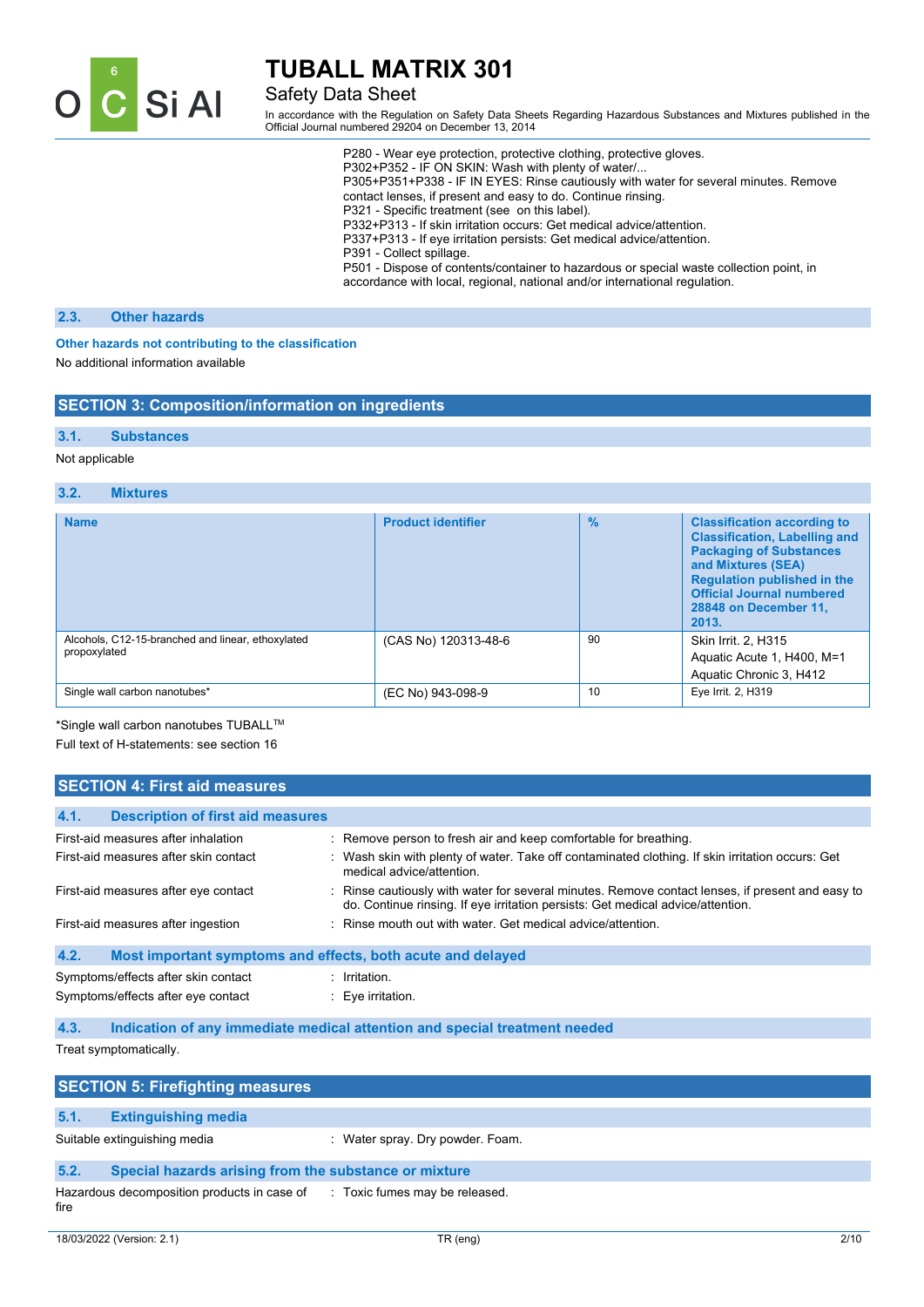

### Safety Data Sheet

In accordance with the Regulation on Safety Data Sheets Regarding Hazardous Substances and Mixtures published in the Official Journal numbered 29204 on December 13, 2014

### **5.3. Advice for firefighters**

Protection during firefighting **intercontage action** : Do not attempt to take action without suitable protective equipment. Self-contained breathing apparatus. Complete protective clothing.

|                                   | <b>SECTION 6: Accidental release measures</b>                       |                                                                                                                                                              |  |
|-----------------------------------|---------------------------------------------------------------------|--------------------------------------------------------------------------------------------------------------------------------------------------------------|--|
|                                   |                                                                     |                                                                                                                                                              |  |
| 6.1.                              | Personal precautions, protective equipment and emergency procedures |                                                                                                                                                              |  |
| 6.1.1.                            | For non-emergency personnel                                         |                                                                                                                                                              |  |
|                                   | Protective equipment<br>Wear suitable protective clothing.          |                                                                                                                                                              |  |
|                                   | Emergency procedures                                                | : Ventilate spillage area. Avoid contact with skin and eyes.                                                                                                 |  |
| 6.1.2.                            | For emergency responders                                            |                                                                                                                                                              |  |
|                                   | Protective equipment                                                | Do not attempt to take action without suitable protective equipment. For further information<br>refer to section 8: "Exposure controls/personal protection". |  |
|                                   | Emergency procedures                                                | : Provide adequate ventilation. Evacuate area. Avoid inhalation of vapours.                                                                                  |  |
| 6.2.                              | <b>Environmental precautions</b>                                    |                                                                                                                                                              |  |
| Avoid release to the environment. |                                                                     |                                                                                                                                                              |  |

| 6.3.<br>Methods and material for containment and cleaning up |                                                                 |
|--------------------------------------------------------------|-----------------------------------------------------------------|
| For containment                                              | : Collect spillage.                                             |
| Methods for cleaning up                                      | Mechanically recover the product.                               |
| Other information                                            | : Dispose of materials or solid residues at an authorized site. |

### **6.4. Reference to other sections**

For further information refer to section 13.

| <b>SECTION 7: Handling and storage</b>                                                                                                                            |                                                                                                                       |
|-------------------------------------------------------------------------------------------------------------------------------------------------------------------|-----------------------------------------------------------------------------------------------------------------------|
| 7.1.<br><b>Precautions for safe handling</b>                                                                                                                      |                                                                                                                       |
|                                                                                                                                                                   |                                                                                                                       |
| Precautions for safe handling                                                                                                                                     | Ensure good ventilation of the work station. Avoid contact with skin and eyes. Wear personal<br>protective equipment. |
| Wash contaminated clothing before reuse. Do not eat, drink or smoke when using this product.<br>Hygiene measures<br>Always wash hands after handling the product. |                                                                                                                       |
| 7.2.                                                                                                                                                              | Conditions for safe storage, including any incompatibilities ▶                                                        |
| Storage conditions                                                                                                                                                | : Store in a well-ventilated place. Keep cool.                                                                        |
| Storage temperature                                                                                                                                               | : $-5/+40$ °C                                                                                                         |
| Heat and ignition sources                                                                                                                                         | : Keep away from open flames, hot surfaces and sources of ignition.                                                   |
| Information on mixed storage                                                                                                                                      | : Store away from water (including sewage plant).                                                                     |
| Special rules on packaging                                                                                                                                        | : Keep container tightly closed.                                                                                      |

### **7.3. Specific end use(s)**

No additional information available

### **SECTION 8: Exposure controls/personal protection**

### **8.1. Control parameters**

| <b>Single wall carbon nanotubes</b>   |                                      |
|---------------------------------------|--------------------------------------|
| DNEL/DMEL (Workers)                   |                                      |
| Acute - systemic effects, dermal      | No hazard identified                 |
| Acute - systemic effects, inhalation  | Low hazard (no threshold identified) |
| Acute - local effects, dermal         | No hazard identified                 |
| Acute - local effects, inhalation     | Low hazard (no threshold identified) |
| Long-term - systemic effects, dermal  | No hazard identified                 |
| Long-term - local effects, dermal     | No hazard identified                 |
| Long-term - local effects, inhalation | Low hazard (no threshold identified) |
| DNEL/DMEL (General population)        |                                      |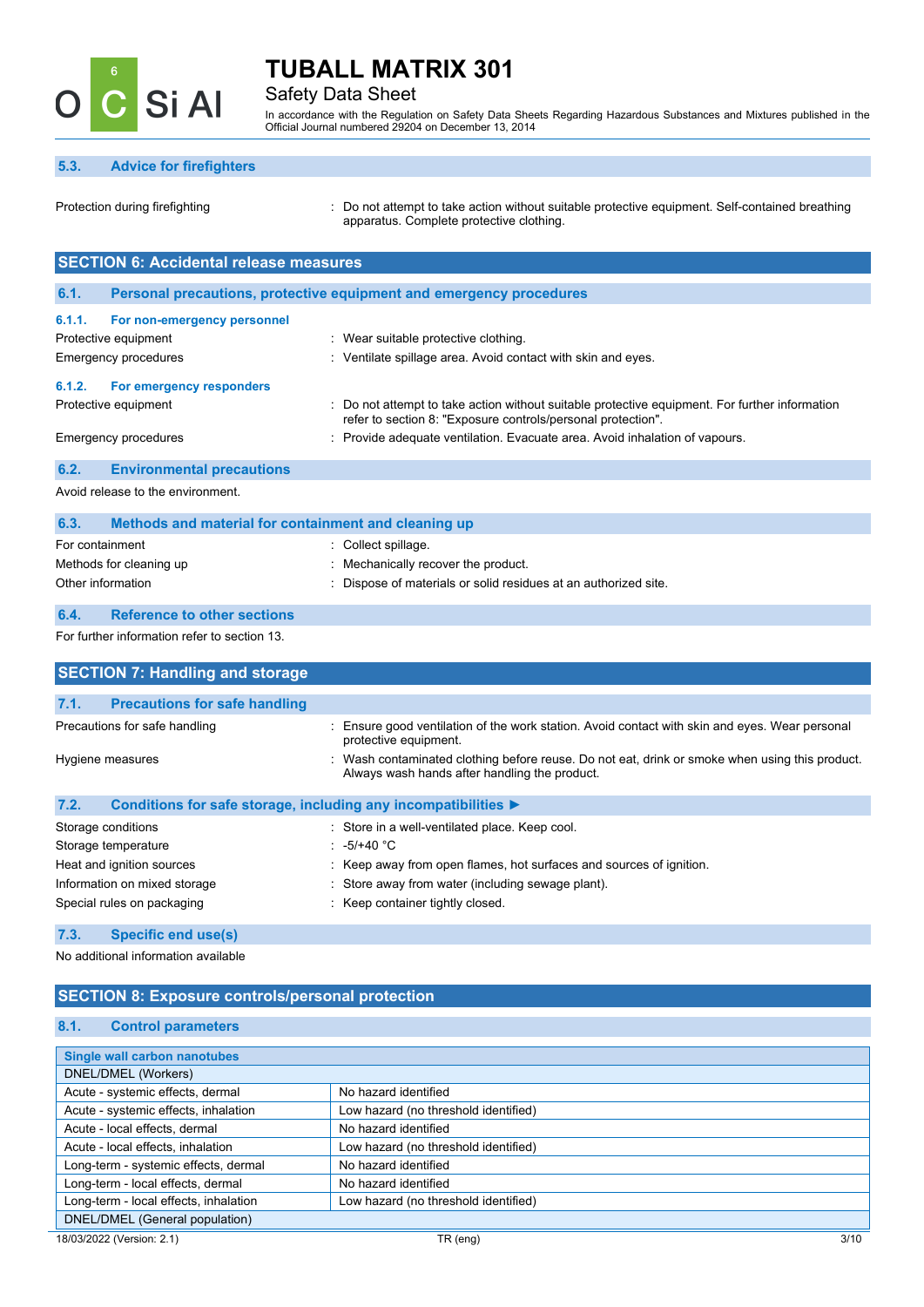

### Safety Data Sheet

In accordance with the Regulation on Safety Data Sheets Regarding Hazardous Substances and Mixtures published in the Official Journal numbered 29204 on December 13, 2014

| <b>Single wall carbon nanotubes</b>   |                                                                                             |
|---------------------------------------|---------------------------------------------------------------------------------------------|
| Acute - systemic effects, dermal      | No hazard identified                                                                        |
| Acute - systemic effects, inhalation  | Low hazard (no threshold identified)                                                        |
| Acute - systemic effects, oral        | No hazard identified                                                                        |
| Acute - local effects, dermal         | No hazard identified                                                                        |
| Acute - local effects, inhalation     | No hazard identified                                                                        |
| Long-term - systemic effects, dermal  | No hazard identified                                                                        |
| Long-term - local effects, dermal     | No hazard identified                                                                        |
| Long-term - local effects, inhalation | No hazard identified                                                                        |
| PNEC (Water)                          |                                                                                             |
| PNEC aqua (freshwater)                | No hazard identified                                                                        |
| PNEC aqua (marine water)              | No hazard identified                                                                        |
| PNEC (Sediment)                       |                                                                                             |
| PNEC sediment (freshwater)            | No hazard identified                                                                        |
| PNEC sediment (marine water)          | No hazard identified                                                                        |
| PNEC (Soil)                           |                                                                                             |
| PNEC soil                             | No hazard identified                                                                        |
| PNEC (Oral)                           |                                                                                             |
| PNEC oral (secondary poisoning)       | No potential to cause toxic effects if accumulated (in higher organisms) via the food chain |
| PNEC (STP)                            |                                                                                             |
| PNEC sewage treatment plant           | No data available: testing technically not feasible                                         |
|                                       |                                                                                             |

### **8.2. Exposure controls**

Appropriate engineering controls : Ensure good ventilation of the work station.

Personal protective equipment : Gloves. Protective clothing. Safety glasses.

### Hand protection **in the contract of the Contract Contract Contract Contract Contract Contract Contract Contract Contract Contract Contract Contract Contract Contract Contract Contract Contract Contract Contract Contract Co**

| Type              | <b>Material</b>      | Permeation            | Thickness (mm) | <b>Penetration</b> | <b>Standard</b> |
|-------------------|----------------------|-----------------------|----------------|--------------------|-----------------|
| Disposable gloves | Nitrile rubber (NBR) | $3$ ( $> 60$ minutes) | > 0.35         |                    | EN 374          |
| Disposable gloves | Butvl rubber         | $3$ ( $> 60$ minutes) | > 0.7          |                    | EN 374          |
|                   |                      |                       |                |                    |                 |

Eye protection  $\qquad \qquad$ : Safety glasses

| Type           | Field of application | <b>Characteristics</b> | <b>Standard</b> |
|----------------|----------------------|------------------------|-----------------|
| Safety glasses |                      | With side shields      | EN 166          |

Skin and body protection **interest and set of the set of the set of the set of the set of the set of the set of the set of the set of the set of the set of the set of the set of the set of the set of the set of the set of** 

Respiratory protection : In case of insufficient ventilation, wear suitable respiratory equipment

Personal protective equipment symbol(s)



Environmental exposure controls : Avoid release to the environment.

| <b>SECTION 9: Physical and chemical properties</b>                                  |                                                                                              |      |
|-------------------------------------------------------------------------------------|----------------------------------------------------------------------------------------------|------|
| 9.1.<br>Information on basic physical and chemical properties $\blacktriangleright$ |                                                                                              |      |
| Physical state                                                                      | : Solid                                                                                      |      |
| Appearance                                                                          | Flakes Pasty                                                                                 |      |
| Colour                                                                              | $:$ Black                                                                                    |      |
| Odour                                                                               | $\therefore$ Slight                                                                          |      |
| Odour threshold                                                                     | : No data available                                                                          |      |
| рH                                                                                  | $\approx$ 7 (Alcohols, C12-15-branched and linear, ethoxylated propoxylated)                 |      |
| pH solution                                                                         | : 50 $q/l$ (23 $^{\circ}$ C)(Alcohols, C12-15-branched and linear, ethoxylated propoxylated) |      |
| Relative evaporation rate (butylacetate=1)                                          | : No data available                                                                          |      |
| Melting point                                                                       | : No data available                                                                          |      |
| 18/03/2022 (Version: 2.1)                                                           | TR (eng)                                                                                     | 4/10 |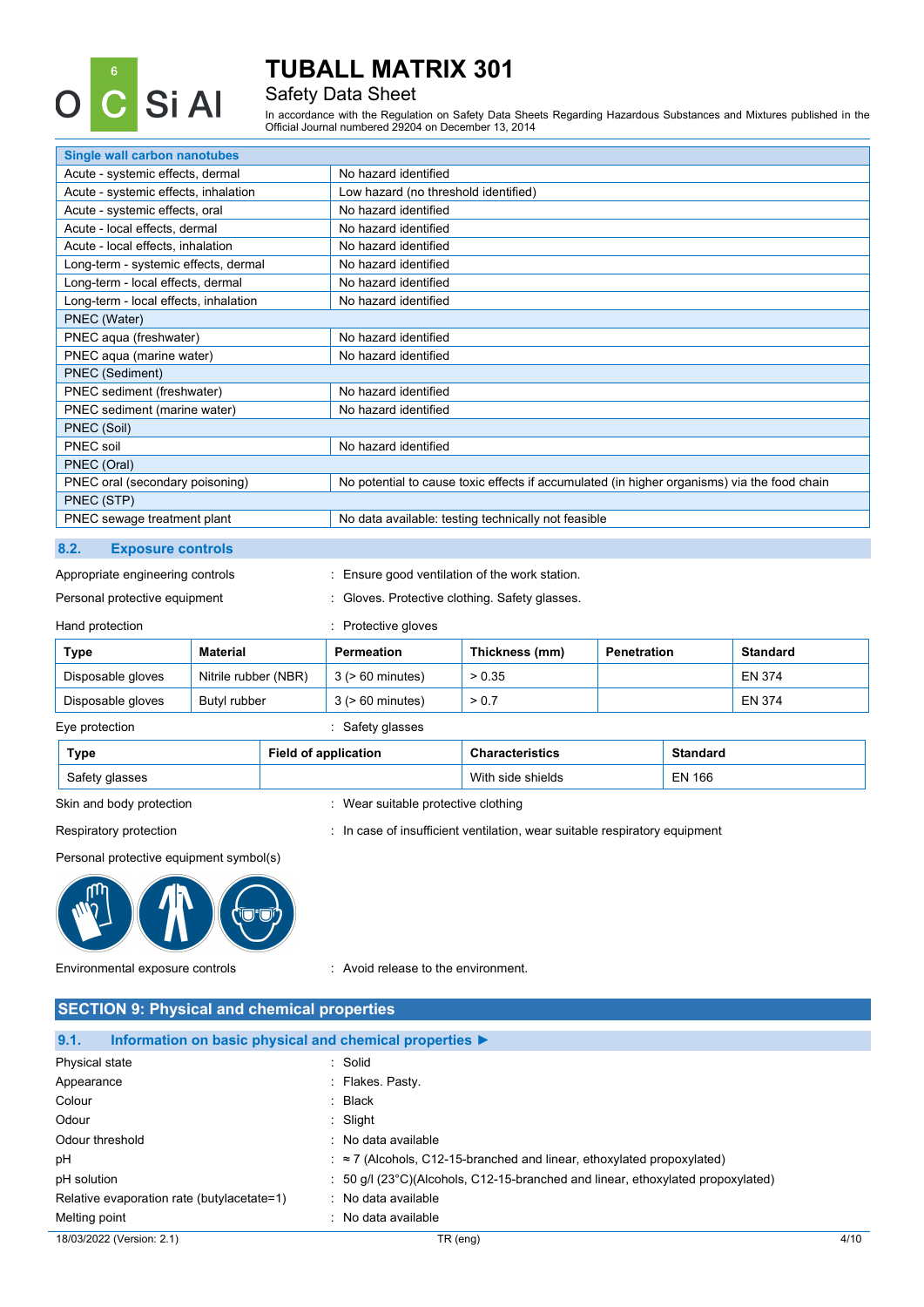

### Safety Data Sheet

In accordance with the Regulation on Safety Data Sheets Regarding Hazardous Substances and Mixtures published in the Official Journal numbered 29204 on December 13, 2014

| Freezing point                                  | $\therefore$ Not applicable                                                                    |
|-------------------------------------------------|------------------------------------------------------------------------------------------------|
| Boiling point                                   | $\therefore$ > 250 °C (Alcohols, C12-15-branched and linear, ethoxylated propoxylated)         |
| Flash point                                     | $\therefore$ $\approx$ 190 °C (Alcohols, C12-15-branched and linear, ethoxylated propoxylated) |
| Auto-ignition temperature                       | $\therefore$ > 200 °C (Alcohols, C12-15-branched and linear, ethoxylated propoxylated)         |
| Decomposition temperature                       | : No data available                                                                            |
| Flammability (solid, gas)                       | : Non flammable.                                                                               |
| Vapour pressure                                 | $\therefore$ No data available                                                                 |
| Relative vapour density at 20 °C                | : No data available                                                                            |
| Relative density                                | : No data available                                                                            |
| Solubility                                      | $\therefore$ Insoluble in water.                                                               |
| Partition coefficient n-octanol/water (Log Pow) | : No data available                                                                            |
| Viscosity, kinematic                            | $\therefore$ Not applicable                                                                    |
| Viscosity, dynamic                              | : No data available                                                                            |
| Explosive properties                            | : Not explosive.                                                                               |
| Oxidising properties                            | $\therefore$ Non oxidizing.                                                                    |
| <b>Explosive limits</b>                         | : Not applicable                                                                               |
|                                                 |                                                                                                |

#### **9.2. Other information**

No additional information available

### **SECTION 10: Stability and reactivity**

### **10.1. Reactivity**

The product is non-reactive under normal conditions of use, storage and transport.

### **10.2. Chemical stability**

Stable under normal conditions.

### **10.3. Possibility of hazardous reactions**

No dangerous reactions known under normal conditions of use.

#### **10.4. Conditions to avoid**

None under recommended storage and handling conditions (see section 7).

### **10.5. Incompatible materials**

Strong oxidizing agents.

### **10.6. Hazardous decomposition products**

Under normal conditions of storage and use, hazardous decomposition products should not be produced.

| <b>SECTION 11: Toxicological information</b>                   |                                                                                                              |  |  |
|----------------------------------------------------------------|--------------------------------------------------------------------------------------------------------------|--|--|
| 11.1.<br>Information on toxicological effects ▶                |                                                                                                              |  |  |
| Acute toxicity                                                 | : Not classified                                                                                             |  |  |
| Alcohols, C12-15-branched and linear, ethoxylated propoxylated |                                                                                                              |  |  |
| LD50 oral rat                                                  | > 2000 mg/kg                                                                                                 |  |  |
| Skin corrosion/irritation                                      | : Causes skin irritation.<br>pH: ≈ 7 (Alcohols, C12-15-branched and linear, ethoxylated propoxylated)        |  |  |
| Serious eye damage/irritation                                  | : Causes serious eye irritation.<br>pH: ≈ 7 (Alcohols, C12-15-branched and linear, ethoxylated propoxylated) |  |  |
| Respiratory or skin sensitisation                              | : Not classified. Not classified.                                                                            |  |  |
| Germ cell mutagenicity                                         | Not classified.                                                                                              |  |  |
| Carcinogenicity                                                | Not classified.<br>٠.                                                                                        |  |  |
| Reproductive toxicity                                          | Not classified.<br>÷                                                                                         |  |  |
| Single wall carbon nanotubes<br>NOAEL (animal/female, F0/P)    | no adverse effects seen at highest dose tested > 1000 mg/kg bw/day - OECD 422                                |  |  |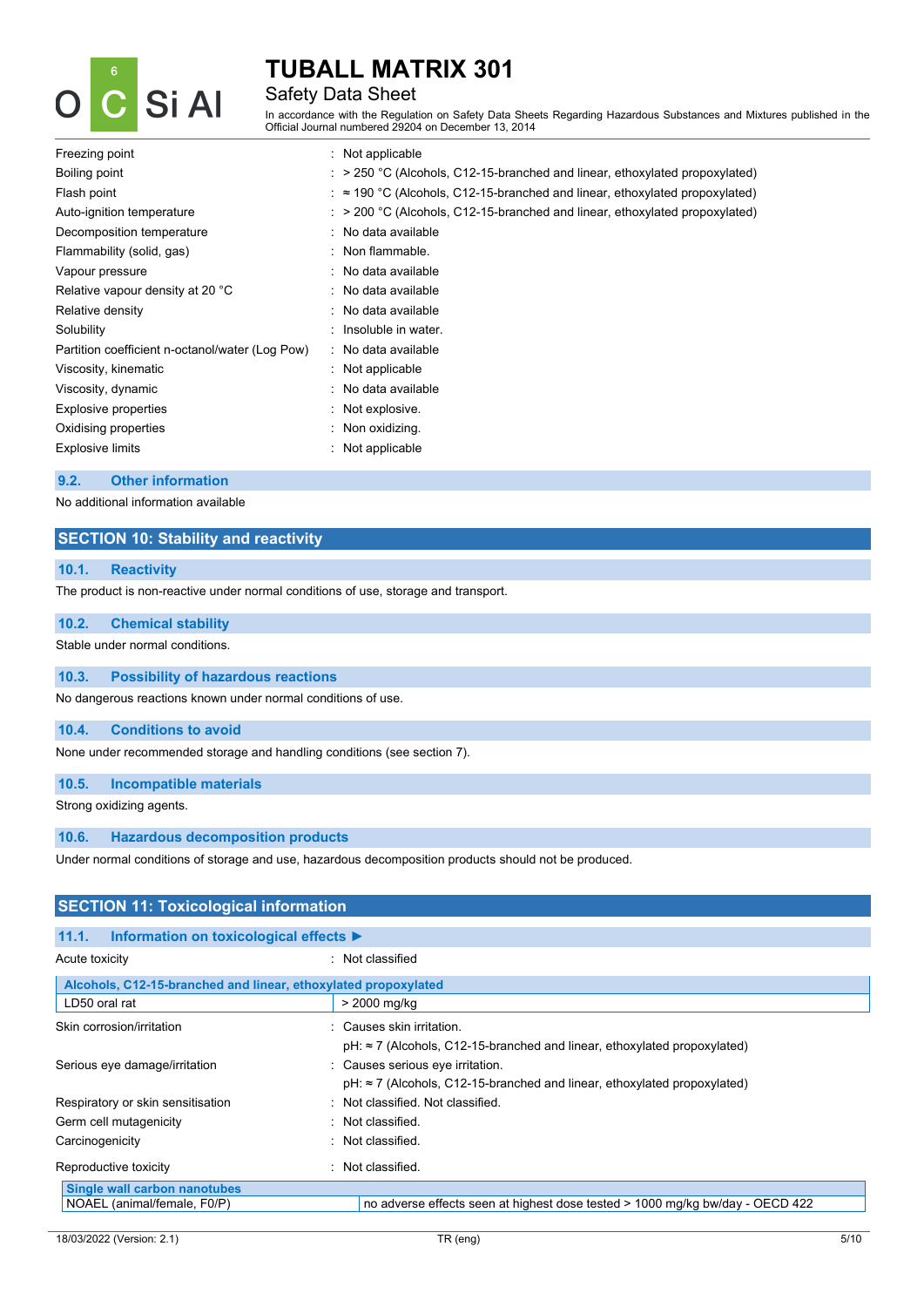

# Safety Data Sheet

In accordance with the Regulation on Safety Data Sheets Regarding Hazardous Substances and Mixtures published in the Official Journal numbered 29204 on December 13, 2014

| NOAEL (animal, F1)           |                  | > 1000 mg/kg bw/day – no adverse effects seen at highest dose tested on prenatal<br>development (conceptus to birth) - OECD 422 |
|------------------------------|------------------|---------------------------------------------------------------------------------------------------------------------------------|
| NOAEL (animal, F1)           |                  | > 1000 mg/kg bw/day - no adverse effects seen at highest dose tested on postnatal<br>development (pup) - OECD 422               |
| STOT-single exposure         | Not classified.  |                                                                                                                                 |
| STOT-repeated exposure       | . Not classified |                                                                                                                                 |
| Single wall carbon nanotubes |                  |                                                                                                                                 |
| NOAEL (oral, rat, 90 days)   |                  | no adverse effects seen at highest dose tested > 1000 mg/kg bodyweight/day - OECD 422                                           |
| Aspiration hazard            | Not classified.  |                                                                                                                                 |
| <b>TUBALL MATRIX 301</b>     |                  |                                                                                                                                 |
| Viscosity, kinematic         | Not applicable   |                                                                                                                                 |

| <b>SECTION 12: Ecological information</b>                                                                                                          |                                                                                                                                        |
|----------------------------------------------------------------------------------------------------------------------------------------------------|----------------------------------------------------------------------------------------------------------------------------------------|
| 12.1.<br><b>Toxicity</b>                                                                                                                           |                                                                                                                                        |
| Ecology - general<br>Hazardous to the aquatic environment, short-<br>term (acute)<br>Hazardous to the aquatic environment, long-<br>term (chronic) | : Very toxic to aquatic life with long lasting effects.<br>: Not classified<br>: Very toxic to aquatic life with long lasting effects. |
| Alcohols, C12-15-branched and linear, ethoxylated propoxylated                                                                                     |                                                                                                                                        |
| EC50 crustacea - 48h                                                                                                                               | 1 mg/l Daphnia magna (Water flea)                                                                                                      |
| <b>Persistence and degradability</b><br>12.2.                                                                                                      |                                                                                                                                        |
| <b>Single wall carbon nanotubes</b>                                                                                                                |                                                                                                                                        |
| Not rapidly degradable                                                                                                                             |                                                                                                                                        |
| 12.3.<br><b>Bioaccumulative potential</b>                                                                                                          |                                                                                                                                        |
| <b>TUBALL MATRIX 301</b>                                                                                                                           |                                                                                                                                        |
| Bioaccumulative potential                                                                                                                          | No additional information available                                                                                                    |
| 12.4.<br><b>Mobility in soil</b>                                                                                                                   |                                                                                                                                        |
| <b>TUBALL MATRIX 301</b>                                                                                                                           |                                                                                                                                        |
| Mobility in soil                                                                                                                                   | No additional information available                                                                                                    |
| <b>Results of PBT and vPvB assessment</b><br>12.5.                                                                                                 |                                                                                                                                        |
| <b>Component</b>                                                                                                                                   |                                                                                                                                        |

| <b>Component</b>                      |                                                                                                                                                                                                                                  |
|---------------------------------------|----------------------------------------------------------------------------------------------------------------------------------------------------------------------------------------------------------------------------------|
| Single wall carbon nanotubes          | This substance/mixture does not meet the PBT criteria according to the Regulation on Safety<br>Data Sheets Regarding Hazardous Substances and Mixtures published in the Official Journal<br>numbered 29204 on December 13, 2014  |
|                                       | This substance/mixture does not meet the vPvB criteria according to the Regulation on Safety<br>Data Sheets Regarding Hazardous Substances and Mixtures published in the Official Journal<br>numbered 29204 on December 13, 2014 |
| 12.6.<br><b>Other adverse effects</b> |                                                                                                                                                                                                                                  |
| Ozone                                 | Not classified.                                                                                                                                                                                                                  |
| Other adverse effects                 | : No additional information available                                                                                                                                                                                            |

| <b>SECTION 13: Disposal considerations</b> |                                                                                                                                                        |      |
|--------------------------------------------|--------------------------------------------------------------------------------------------------------------------------------------------------------|------|
| 13.1.<br><b>Waste treatment methods</b>    |                                                                                                                                                        |      |
| Regional legislation (waste)               | Dispose of this material and its container at hazardous or special waste collection point.<br>Disposal must be done according to official regulations. |      |
|                                            | Waste Management Regulation published in the Official Journal numbered 29314 on April 2,<br>2015.                                                      |      |
| Waste treatment methods                    | : Disposal through controlled incineration or authorised waste dump.                                                                                   |      |
| 18/03/2022 (Version: 2.1)                  | TR (eng)                                                                                                                                               | 6/10 |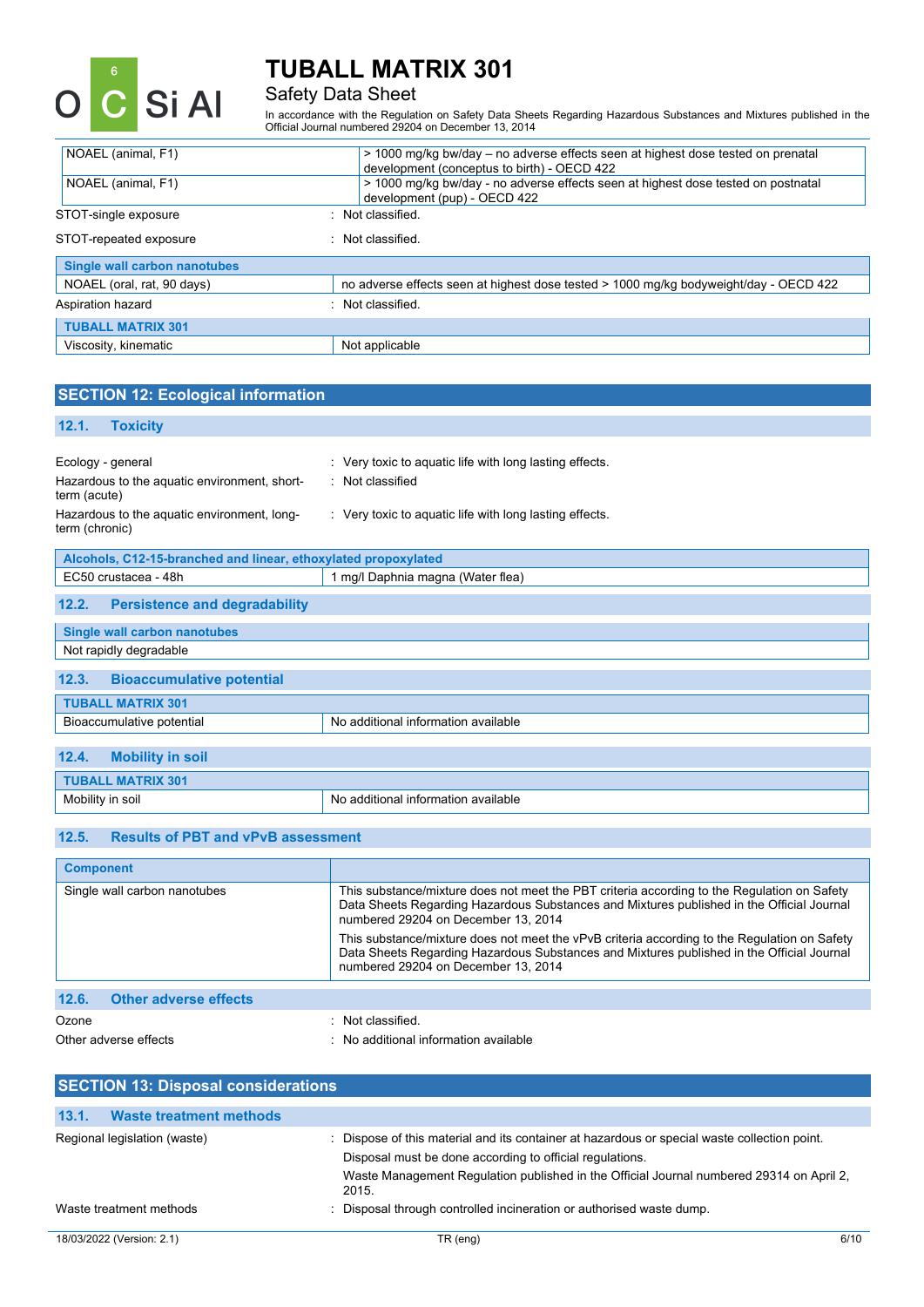

### Safety Data Sheet

In accordance with the Regulation on Safety Data Sheets Regarding Hazardous Substances and Mixtures published in the Official Journal numbered 29204 on December 13, 2014

Sewage disposal recommendations : Prevent entry to sewers and public waters.

Product/Packaging disposal recommendations Dispose of contents/container to hazardous or special waste collection point, in accordance with local, regional, national and/or international regulation.

Additional information Clean up even minor leaks or spills if possible without unnecessary risk.

| <b>SECTION 14: Transport information</b>                                                                                                                                                           |                                                                                                                                                                                                                         |                                                                                                                                                                     |                                                                                                                                                                                               |                                                                                                                                                                                               |  |  |
|----------------------------------------------------------------------------------------------------------------------------------------------------------------------------------------------------|-------------------------------------------------------------------------------------------------------------------------------------------------------------------------------------------------------------------------|---------------------------------------------------------------------------------------------------------------------------------------------------------------------|-----------------------------------------------------------------------------------------------------------------------------------------------------------------------------------------------|-----------------------------------------------------------------------------------------------------------------------------------------------------------------------------------------------|--|--|
| In accordance with ADR / RID / IMDG / IATA / ADN                                                                                                                                                   |                                                                                                                                                                                                                         |                                                                                                                                                                     |                                                                                                                                                                                               |                                                                                                                                                                                               |  |  |
| <b>ADR</b>                                                                                                                                                                                         | <b>IMDG</b>                                                                                                                                                                                                             | <b>IATA</b>                                                                                                                                                         | <b>ADN</b>                                                                                                                                                                                    | <b>RID</b>                                                                                                                                                                                    |  |  |
| 14.1.<br><b>UN number</b>                                                                                                                                                                          |                                                                                                                                                                                                                         |                                                                                                                                                                     |                                                                                                                                                                                               |                                                                                                                                                                                               |  |  |
| 3077                                                                                                                                                                                               | 3077                                                                                                                                                                                                                    | 3077                                                                                                                                                                | 3077                                                                                                                                                                                          | 3077                                                                                                                                                                                          |  |  |
| 14.2.<br><b>UN proper shipping name</b>                                                                                                                                                            |                                                                                                                                                                                                                         |                                                                                                                                                                     |                                                                                                                                                                                               |                                                                                                                                                                                               |  |  |
| <b>ENVIRONMENTALLY</b><br><b>HAZARDOUS</b><br>SUBSTANCE, SOLID,<br>N.O.S. (CONTAINS:<br>Alcohols, C12-15-<br>branched and linear.<br>ethoxylated propoxylated)                                     | <b>ENVIRONMENTALLY</b><br><b>HAZARDOUS</b><br>SUBSTANCE, SOLID,<br>N.O.S. (CONTAINS:<br>Alcohols, C12-15-<br>branched and linear.<br>ethoxylated propoxylated)                                                          | Environmentally<br>hazardous substance,<br>solid, n.o.s. (CONTAINS :<br>Alcohols, C12-15-<br>branched and linear,<br>ethoxylated propoxylated)                      | <b>ENVIRONMENTALLY</b><br><b>HAZARDOUS</b><br>SUBSTANCE, SOLID,<br>N.O.S. (CONTAINS:<br>Alcohols, C12-15-<br>branched and linear.<br>ethoxylated propoxylated)                                | <b>ENVIRONMENTALLY</b><br><b>HAZARDOUS</b><br>SUBSTANCE, SOLID,<br>N.O.S. (CONTAINS:<br>Alcohols, C12-15-<br>branched and linear.<br>ethoxylated propoxylated)                                |  |  |
| <b>Transport document description</b>                                                                                                                                                              |                                                                                                                                                                                                                         |                                                                                                                                                                     |                                                                                                                                                                                               |                                                                                                                                                                                               |  |  |
| <b>UN 3077</b><br><b>ENVIRONMENTALLY</b><br><b>HAZARDOUS</b><br>SUBSTANCE, SOLID,<br>N.O.S. (CONTAINS:<br>Alcohols, C12-15-<br>branched and linear,<br>ethoxylated propoxylated),<br>$9, III, (-)$ | <b>UN 3077</b><br><b>ENVIRONMENTALLY</b><br><b>HAZARDOUS</b><br>SUBSTANCE, SOLID,<br>N.O.S. (CONTAINS:<br>Alcohols, C12-15-<br>branched and linear,<br>ethoxylated propoxylated),<br>9, III, MARINE<br><b>POLLUTANT</b> | UN 3077 Environmentally<br>hazardous substance.<br>solid, n.o.s. (CONTAINS :<br>Alcohols, C12-15-<br>branched and linear,<br>ethoxylated propoxylated),<br>$9.$ III | <b>UN 3077</b><br><b>ENVIRONMENTALLY</b><br><b>HAZARDOUS</b><br>SUBSTANCE, SOLID,<br>N.O.S. (CONTAINS:<br>Alcohols, C12-15-<br>branched and linear,<br>ethoxylated propoxylated),<br>$9.$ III | <b>UN 3077</b><br><b>ENVIRONMENTALLY</b><br><b>HAZARDOUS</b><br>SUBSTANCE, SOLID,<br>N.O.S. (CONTAINS:<br>Alcohols, C12-15-<br>branched and linear,<br>ethoxylated propoxylated),<br>$9.$ III |  |  |
| 14.3.<br><b>Transport hazard class(es)</b>                                                                                                                                                         |                                                                                                                                                                                                                         |                                                                                                                                                                     |                                                                                                                                                                                               |                                                                                                                                                                                               |  |  |
| 9                                                                                                                                                                                                  | 9                                                                                                                                                                                                                       | 9                                                                                                                                                                   | 9                                                                                                                                                                                             | 9                                                                                                                                                                                             |  |  |
|                                                                                                                                                                                                    |                                                                                                                                                                                                                         |                                                                                                                                                                     |                                                                                                                                                                                               |                                                                                                                                                                                               |  |  |
| 14.4.<br><b>Packing group</b>                                                                                                                                                                      |                                                                                                                                                                                                                         |                                                                                                                                                                     |                                                                                                                                                                                               |                                                                                                                                                                                               |  |  |
| Ш                                                                                                                                                                                                  | Ш                                                                                                                                                                                                                       | III                                                                                                                                                                 | $\mathbf{III}$                                                                                                                                                                                | Ш                                                                                                                                                                                             |  |  |
| 14.5.<br><b>Environmental hazards</b>                                                                                                                                                              |                                                                                                                                                                                                                         |                                                                                                                                                                     |                                                                                                                                                                                               |                                                                                                                                                                                               |  |  |
| Dangerous for the<br>environment: Yes                                                                                                                                                              | Dangerous for the<br>environment: Yes<br>Marine pollutant: Yes                                                                                                                                                          | Dangerous for the<br>environment: Yes                                                                                                                               | Dangerous for the<br>environment: Yes                                                                                                                                                         | Dangerous for the<br>environment: Yes                                                                                                                                                         |  |  |
| No supplementary information available                                                                                                                                                             |                                                                                                                                                                                                                         |                                                                                                                                                                     |                                                                                                                                                                                               |                                                                                                                                                                                               |  |  |

### **14.6. Special precautions for user**

| - Overland transport                                         |                           |  |
|--------------------------------------------------------------|---------------------------|--|
| Classification code (ADR)                                    | : M7                      |  |
| Special provisions (ADR)                                     | : 274, 335, 375, 601      |  |
| Limited quantities (ADR)                                     | : 5kg                     |  |
| Excepted quantities (ADR)                                    | : E1                      |  |
| Packing instructions (ADR)                                   | : P002, IBC08, LP02, R001 |  |
| Special packing provisions (ADR)                             | $:$ PP12, B3              |  |
| Mixed packing provisions (ADR)                               | : MP10                    |  |
| Portable tank and bulk container instructions<br>(ADR)       | : T1, BK1, BK2, BK3       |  |
| Portable tank and bulk container special<br>provisions (ADR) | : TP33                    |  |
| Tank code (ADR)                                              | : SGAV, LGBV              |  |
| Vehicle for tank carriage                                    | : AT                      |  |
| Transport category (ADR)                                     | : 3                       |  |
| Special provisions for carriage - Packages<br>(ADR)          | : V13                     |  |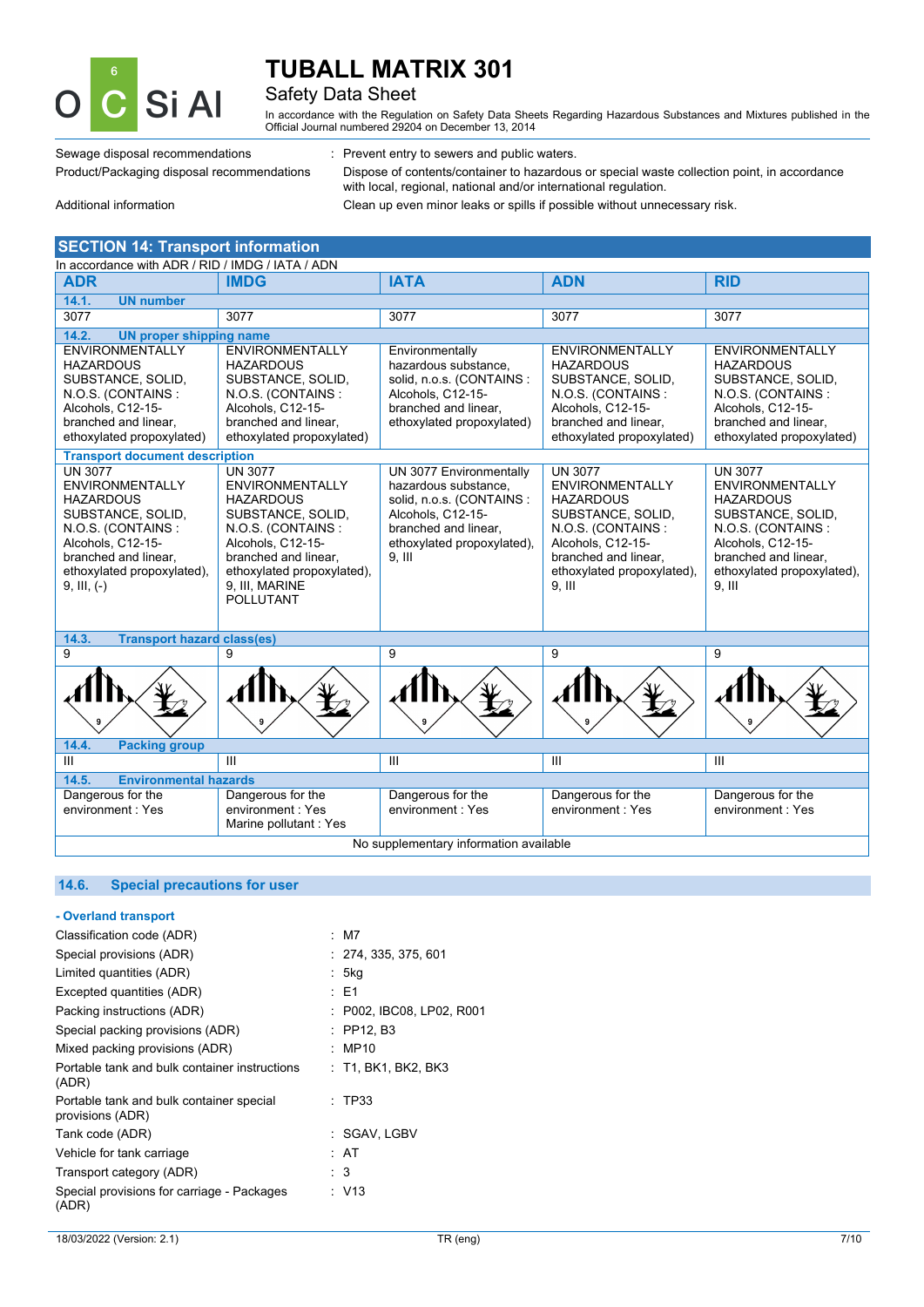

### Safety Data Sheet

In accordance with the Regulation on Safety Data Sheets Regarding Hazardous Substances and Mixtures published in the Official Journal numbered 29204 on December 13, 2014

| Special provisions for carriage - Bulk (ADR)                               | $:$ VC1, VC2                                                                                                           |
|----------------------------------------------------------------------------|------------------------------------------------------------------------------------------------------------------------|
| Special provisions for carriage - Loading,<br>unloading and handling (ADR) | $\therefore$ CV13                                                                                                      |
| Hazard identification number (Kemler No.)                                  | $\cdot$ 90                                                                                                             |
| Orange plates                                                              | 90                                                                                                                     |
| Tunnel restriction code (ADR)                                              | t -                                                                                                                    |
| - Transport by sea                                                         |                                                                                                                        |
| Special provisions (IMDG)                                                  | : 274, 335, 966, 967, 969                                                                                              |
| Limited quantities (IMDG)                                                  | : 5 kg                                                                                                                 |
| Excepted quantities (IMDG)                                                 | $\therefore$ E1                                                                                                        |
| Packing instructions (IMDG)                                                | : LP02, P002                                                                                                           |
| Special packing provisions (IMDG)                                          | $:$ PP12                                                                                                               |
| IBC packing instructions (IMDG)                                            | : IBC08                                                                                                                |
| IBC special provisions (IMDG)                                              | $\cdot$ B <sub>3</sub>                                                                                                 |
| Tank instructions (IMDG)                                                   | : BK1, BK2, BK3, T1                                                                                                    |
| Tank special provisions (IMDG)                                             | : TP33                                                                                                                 |
| EmS-No. (Fire)                                                             | : F-A                                                                                                                  |
| EmS-No. (Spillage)                                                         | $: S-F$                                                                                                                |
| Stowage category (IMDG)                                                    | : A                                                                                                                    |
| Stowage and handling (IMDG)                                                | : SW23                                                                                                                 |
| - Air transport                                                            |                                                                                                                        |
| PCA Excepted quantities (IATA)                                             | $\therefore$ E1                                                                                                        |
| PCA Limited quantities (IATA)                                              | : Y956                                                                                                                 |
| PCA limited quantity max net quantity (IATA)                               | : 30kgG                                                                                                                |
| PCA packing instructions (IATA)                                            | : 956                                                                                                                  |
| PCA max net quantity (IATA)                                                | : 400kg                                                                                                                |
| CAO packing instructions (IATA)                                            | : 956                                                                                                                  |
| CAO max net quantity (IATA)                                                | : 400kg                                                                                                                |
| Special provisions (IATA)                                                  | $:$ A97, A158, A179, A197, A215                                                                                        |
| ERG code (IATA)                                                            | .9L                                                                                                                    |
| - Inland waterway transport                                                |                                                                                                                        |
| Classification code (ADN)                                                  | $:$ M7                                                                                                                 |
| Special provisions (ADN)                                                   | : 274, 335, 375, 601                                                                                                   |
| Limited quantities (ADN)                                                   | : 5 kg                                                                                                                 |
| Excepted quantities (ADN)                                                  | $\therefore$ E1                                                                                                        |
| Equipment required (ADN)                                                   | $:$ PP, A                                                                                                              |
| Number of blue cones/lights (ADN)                                          | $\colon$ 0                                                                                                             |
| Additional requirements/Remarks (ADN)                                      | : * Only in the molten state. ** For carriage in bulk see also 7.1.4.1. ** * Only in the case of<br>transport in bulk. |
| - Rail transport                                                           |                                                                                                                        |
| Classification code (RID)                                                  | $:$ M7                                                                                                                 |
| Special provisions (RID)                                                   | : 274, 335, 375, 601                                                                                                   |
| Limited quantities (RID)                                                   | : 5kg                                                                                                                  |
| Excepted quantities (RID)                                                  | $\therefore$ E1                                                                                                        |
| Packing instructions (RID)                                                 | : P002, IBC08, LP02, R001                                                                                              |
| Special packing provisions (RID)                                           | : PP12, B3                                                                                                             |
| Mixed packing provisions (RID)                                             | : MP10                                                                                                                 |
| Portable tank and bulk container instructions<br>(RID)                     | : T1, BK1, BK2, BK3                                                                                                    |
| Portable tank and bulk container special<br>provisions (RID)               | $\therefore$ TP33                                                                                                      |
| Tank codes for RID tanks (RID)                                             | : SGAV, LGBV                                                                                                           |
| Transport category (RID)                                                   | : 3                                                                                                                    |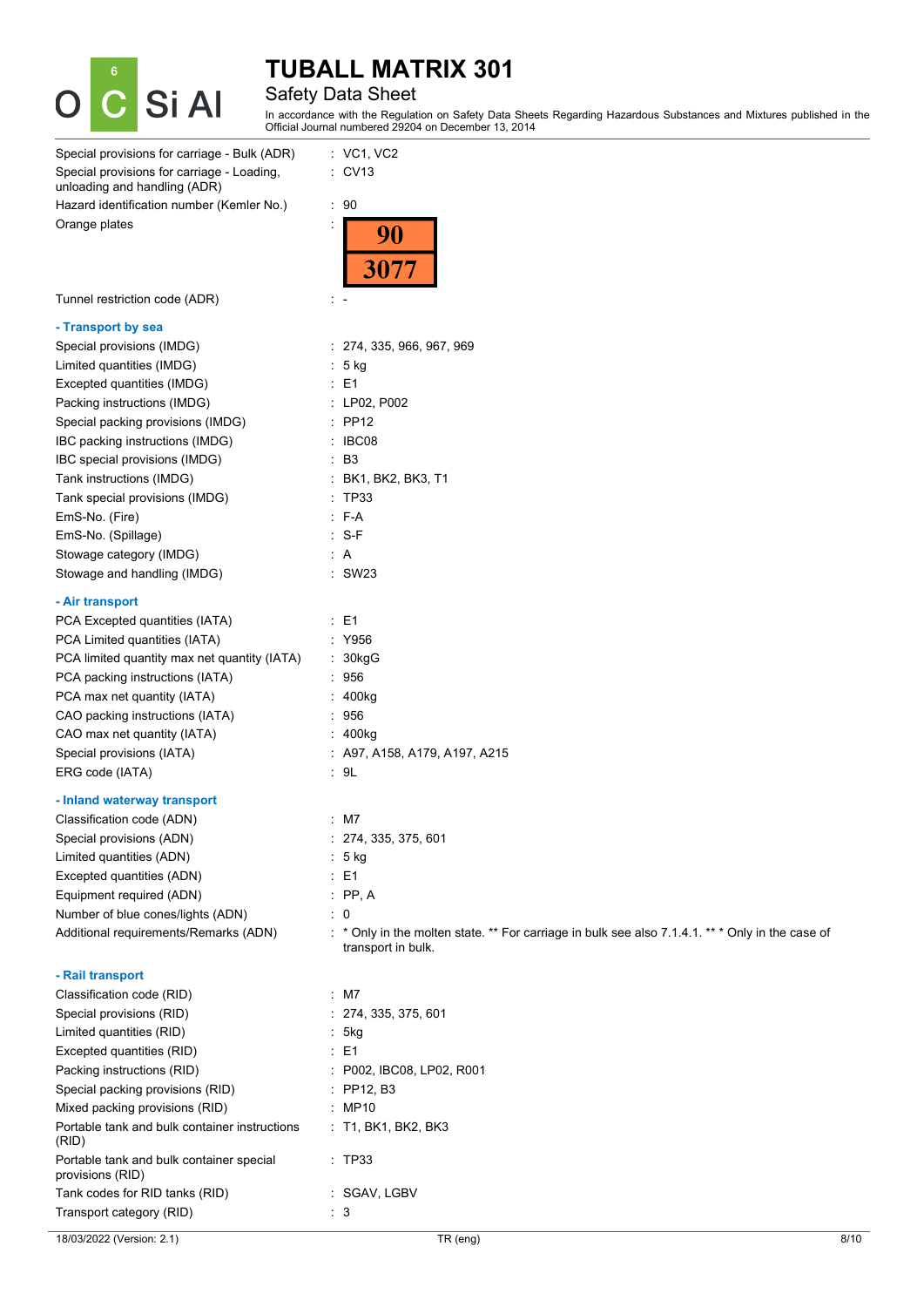

### Safety Data Sheet

In accordance with the Regulation on Safety Data Sheets Regarding Hazardous Substances and Mixtures published in the Official Journal numbered 29204 on December 13, 2014

| Special provisions for carriage – Packages<br>(RID)                        | : W13                 |
|----------------------------------------------------------------------------|-----------------------|
| Special provisions for carriage - Bulk (RID)                               | $\therefore$ VC1, VC2 |
| Special provisions for carriage - Loading,<br>unloading and handling (RID) | : CW13, CW31          |
| Colis express (express parcels) (RID)                                      | $\therefore$ CE11     |
| Hazard identification number (RID)                                         | : 90                  |
|                                                                            |                       |

**14.7. Transport in bulk according to Annex II of MARPOL 73/78 and the IBC Code**

### **SECTION 15: Regulatory information**

| 15.1.                      | Safety, health and environmental regulations/legislation specific for the substance or mixture |                                                                                                                                                                                                                                        |
|----------------------------|------------------------------------------------------------------------------------------------|----------------------------------------------------------------------------------------------------------------------------------------------------------------------------------------------------------------------------------------|
| 15.1.1.                    | <b>National regulations</b>                                                                    |                                                                                                                                                                                                                                        |
| Local regulations (Turkey) |                                                                                                | : Regulation on Transportation of Dangerous Goods by Road published in the Official Journal<br>numbered 28801 on October 24, 2013                                                                                                      |
|                            |                                                                                                | Personal Protective Equipment Regulation published in the Official Journal numbered 30761 on<br>May 1, 2019                                                                                                                            |
|                            |                                                                                                | Regulation on Use of Personal Protective Equipments in Workplaces published in the Official<br>Journal numbered 28695 on July 2, 2013                                                                                                  |
|                            |                                                                                                | Occupational Health and Safety Regulation published in the Official Journal numbered 25311<br>on December 9, 2003                                                                                                                      |
|                            |                                                                                                | Regulation on Test Methods that will be Applied to Determine the Physicochemical.<br>Toxicological and Ecotoxicological Properties of Substances and Mixtures published in the<br>Official Journal numbered 28848 on December 11, 2013 |
|                            |                                                                                                | Regulation on Health and Safety Precautions When Working with Chemical Substances<br>published in the Official Journal numbered 28733 on August 12, 2013                                                                               |
|                            |                                                                                                | Regulation on Health and Safety Precautions When Working with Carcinogenic and Mutagenic                                                                                                                                               |

Substances published in the Official Journal numbered 28730 on August 6, 2013.

This product doesn't contain any substances that is controlled or prohibited for use according to the Regulation on Ozone Depleting Substances published in the Official Journal numbered 30031 on April 7, 2017.

### **SECTION 16: Other information**

| Abbreviations and acronyms: |                                                                                                   |  |
|-----------------------------|---------------------------------------------------------------------------------------------------|--|
| <b>ADN</b>                  | European Agreement concerning the International Carriage of Dangerous Goods by Inland Waterways   |  |
| <b>WGK</b>                  | <b>Water Hazard Class</b>                                                                         |  |
| <b>VOC</b>                  | Volatile Organic Compounds                                                                        |  |
| <b>OEL</b>                  | Occupational Exposure Limit                                                                       |  |
| N.O.S.                      | Not Otherwise Specified                                                                           |  |
| <b>IOELV</b>                | Indicative Occupational Exposure Limit Value                                                      |  |
| EN                          | European Standard                                                                                 |  |
| EC-No.                      | European Community number                                                                         |  |
| CAS-No.                     | <b>Chemical Abstract Service number</b>                                                           |  |
| <b>BLV</b>                  | <b>Biological limit value</b>                                                                     |  |
| vPvB                        | Very Persistent and Very Bioaccumulative                                                          |  |
| <b>TLM</b>                  | Median Tolerance Limit                                                                            |  |
| COD                         | Chemical oxygen demand (COD)                                                                      |  |
| <b>SDS</b>                  | Safety Data Sheet                                                                                 |  |
| <b>RID</b>                  | Regulations concerning the International Carriage of Dangerous Goods by Rail                      |  |
| <b>REACH</b>                | Registration, Evaluation, Authorisation and Restriction of Chemicals Regulation (EC) No 1907/2006 |  |
| PNEC                        | <b>Predicted No-Effect Concentration</b>                                                          |  |
| OECD                        | Organisation for Economic Co-operation and Development                                            |  |
| <b>NOEC</b>                 | No-Observed Effect Concentration                                                                  |  |
| PBT                         | Persistent Bioaccumulative Toxic                                                                  |  |
| <b>NOAEL</b>                | No-Observed Adverse Effect Level                                                                  |  |
| <b>NOAEC</b>                | No-Observed Adverse Effect Concentration                                                          |  |
| LOAEL                       | Lowest Observed Adverse Effect Level                                                              |  |
| LD50                        | Median lethal dose                                                                                |  |
| <b>LC50</b>                 | Median lethal concentration                                                                       |  |